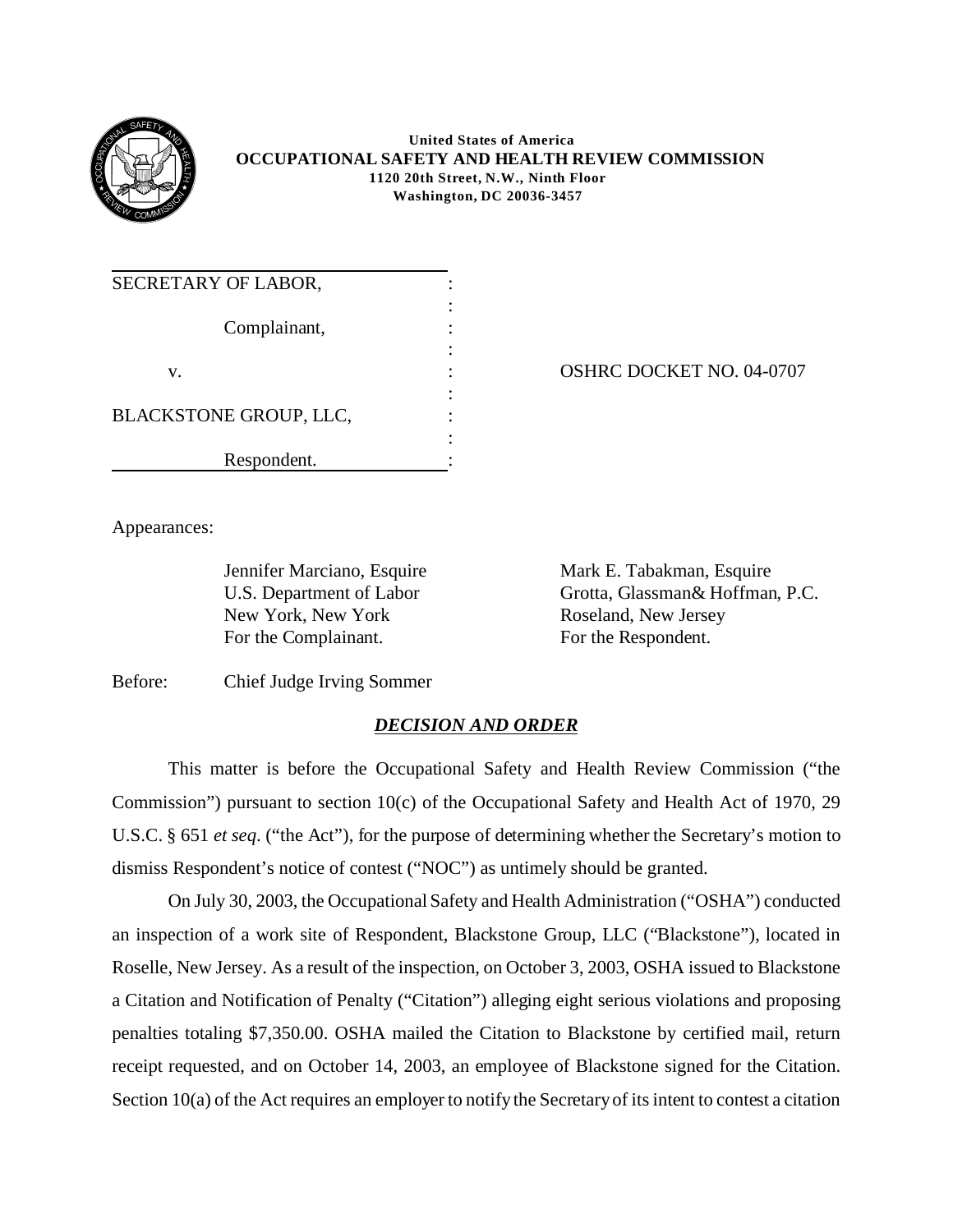within 15 working days of receipt, and the failure to file a timely NOC results in the citation becoming a final order of the Commission by operation of law. In view of the date it received the Citation, Blackstone was required to file its NOC by November 4, 2003. Blackstone, however, did not file an NOC by that date, but it did file a late NOC, through counsel, on December 18, 2003. On July 7, 2004, the Secretary filed her motion to dismiss Blackstone's NOC. Blackstone filed an opposition to the motion, and a hearing in this matter was held in New York, New York, on November 9, 2004. Both parties have submitted post-hearing filings.

## *Discussion*

The record plainly shows, and Blackstone concedes, that it did not file an NOC within the requisite 15 working-day period. (Tr. 10). However, an otherwise untimely NOC may be accepted where the delay in filing was caused by deception on the part of the Secretary or her failure to follow proper procedures. A late filing may also be excused, pursuant to Federal Rule of Civil Procedure 60(b) ("Rule 60(b)"), if the final order was entered as a result of "mistake, inadvertence, surprise or excusable neglect" or "any other reason justifying relief, including mitigating circumstances such as absence, illness or a disability that would prevent a party from protecting its interests." *See Branciforte Builders, Inc.*, 9 BNA OSHC 2113 (No. 80-1920, 1981). There is no contention, and likewise no evidence, that the untimely filing in this case was caused by deception on the part of the Secretary or her failure to follow proper procedures. Rather, Blackstone contends that the late filing should be found to be "excusable neglect" pursuant to Rule 60(b) and to the Third Circuit's decision in *George Harms Constr. Co. v. Chao*, 371 F.3d 156 (3d Cir. 2004) ("*George Harms*").1

In *George Harms*, the court reaffirmed its holding in *J.J. Hass Co. v. OSHRC*, 648 F.2d 190, 195 (3d Cir. 1981), that the Commission had jurisdiction to consider late-filed NOC's.<sup>2</sup> 371 F.3d at 163. The court then discussed the Supreme Court's decision in *Pioneer Invest. Serv. v. Brunswick* 

<sup>&</sup>lt;sup>1</sup>Where it is highly probably that a case will be appealed to a particular circuit, the Commission generally has applied the law of that circuit in deciding the case, even though it may clearly differ from the Commission's law." *D.M. Sabia Co*, 17 BNA OSHC 1413, 1414 (No. 93 3274, 1995). This case arose in the Third Circuit, and an appeal in this matter would very likely be to the Third Circuit. The undersigned is thus constrained to follow Third Circuit precedent.

<sup>2</sup> In so doing, the Third Circuit noted the Second Circuit's contrary holding in *Chao v. Russell P. Le Frois Builder, Inc.*, 291 F.3d 219 (2d Cir. 2002).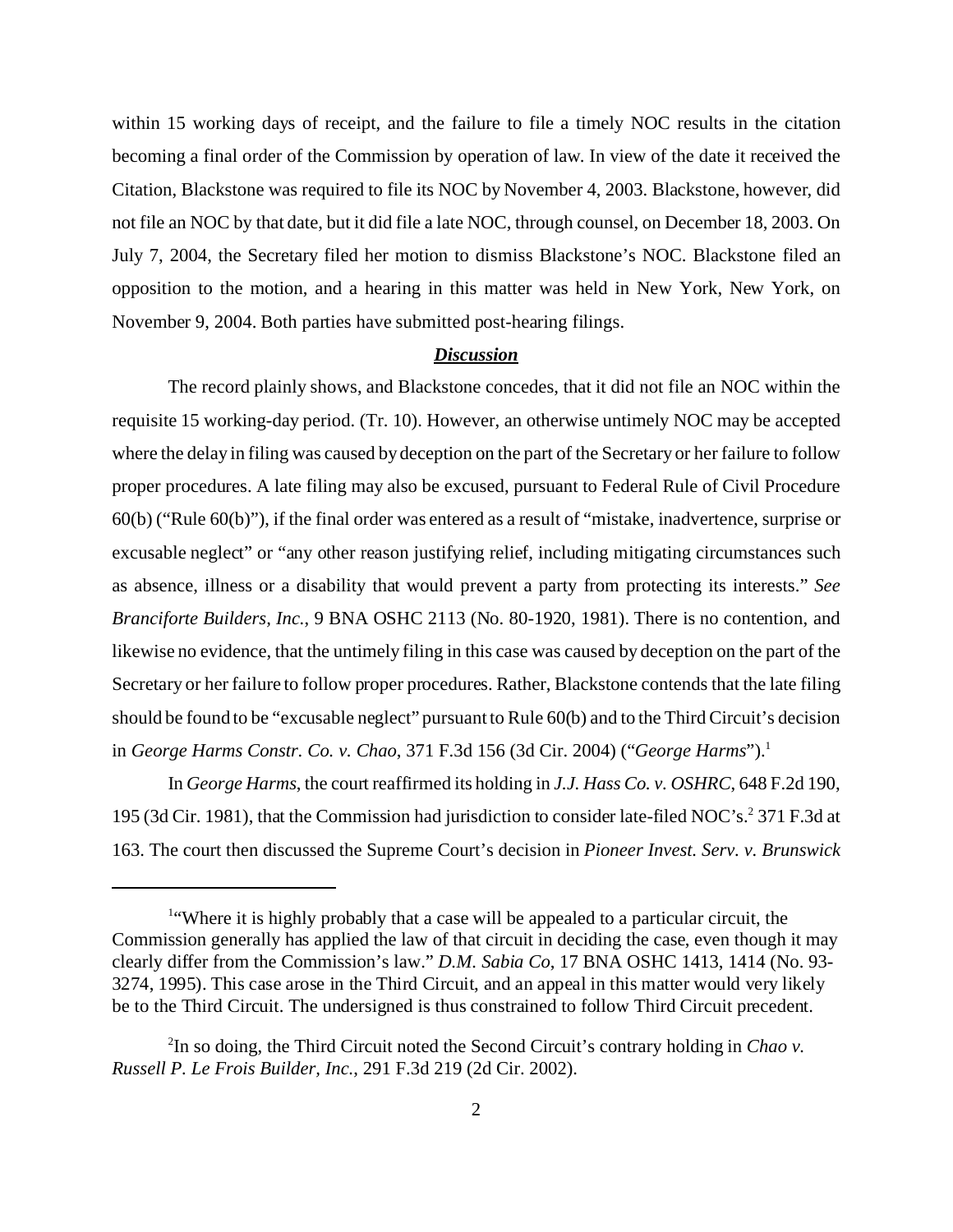*Assoc.*, 507 U.S. 380 (1993) ("*Pioneer*"), which addressed the "excusable neglect" standard. The court concluded that *Pioneer's* broad construction of the excusable neglect standard applied to Commission cases implicating that standard, and it then went on to set out the factors the Supreme Court identified to consider: "the danger of prejudice ..., the length of the delay and its potential impact on judicial proceedings, the reason for the delay, including whether it was within the reasonable control of the movant, and whether the movant acted in good faith." 371 F.3d at 163-64 (citing *Pioneer*, 507 U.S. at 395). The court noted that "a court must take into account all relevant circumstances surrounding a party's failure to file" and that the "control" factor "did not necessarily trump all the other factors." 371 F.3d at 164. The court also noted that, as the Supreme Court stated in *Pioneer*, "the lack of any prejudice to the [opposing party] or to the interests of efficient judicial administration, combined with the good faith of respondents and their counsel, weigh strongly in favor of permitting the tardy claim." 371 F.3d at 164 (citing *Pioneer*, 507 U.S. at 398).

As the court points out in *George Harms*, the Commission has recognized that, in almost all Rule 60(b) late filing cases, "it is a given that there is a lack of prejudice to the Secretary or to the interests of efficient judicial administration, combined with a lack of bad faith by the employer." 371 F.3d at 164 (citing *CalHar Constr., Inc.*, 18 BNA OSHC 2151, 2153 n.5 (No. 98-0367, 2000)). I find, accordingly, that excusing the late filing in this case would not prejudice either the Secretary or the interests of efficient judicial administration, particularly since Blackstone's NOC was filed only 44 days after it was due, and, apparently, as soon as Blackstone became aware that no NOC had been filed. I also find that Blackstone acted in good faith in this matter, in that seven of the eight cited conditions were corrected immediately during the inspection and the eighth condition was corrected shortly thereafter. (Tr. 4-6, 20-24).

Turning to the reason for the reason for the delay, and whether it was in the reasonable control of Blackstone, the record shows that Blackstone was the general contractor for the job and that it had hired J&S Construction ("J&S"), one of the subcontractors at the site. The record further shows that Ozzie Ibraimovic was Blackstone's site superintendent on the job and that he was responsible for ensuring that the building was put up according to the plans and specifications, for coordinating the work of the various trades, and for overall safety at the site. When the OSHA inspection took place, both Mr. Ibraimovic and John Suarez, the owner of J&S, accompanied the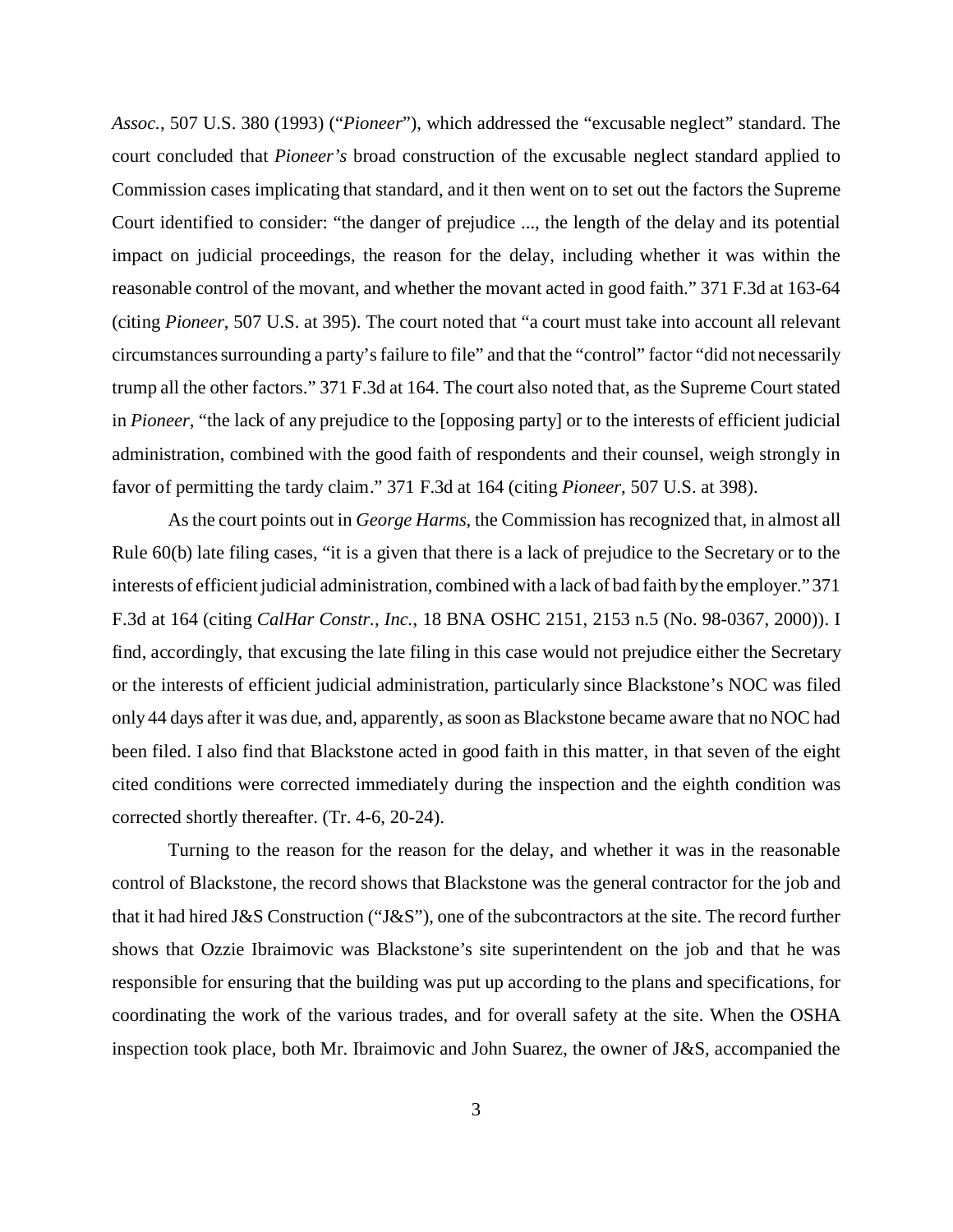OSHA inspectors because many of the violations had to do with J&S's work. During the inspection, the inspectors advised Mr. Ibraimovic and Mr. Suarez that they would have 15 days within which to contest any citations that were issued. 3 After the inspection, OSHA issued citations to both Blackstone and J&S. According to the testimony of Mr. Ibraimovic, Mr. Suarez assured him that he (Mr. Suarez) would take care of contesting the citations. J&S, however, did not contest the citations, and it resolved its own citation by entering into a settlement with OSHA. (Tr. 8, 11-18, 26-28). When Blackstone learned that J&S had not in fact contested the citations, it had its attorney write an NOC letter to OSHA; as noted above, that letter was dated December 18, 2003.

In view of the foregoing, the reason for the delay in filing the NOC was Mr. Ibraimovic's belief that Mr. Suarez would contest not only the J&S citation but also that of Blackstone, because many of the violations pertained to the work of J&S. I observed the demeanor of Mr. Ibraimovic as he testified and found him to be a believable witness. I therefore have no reason to doubt the veracity of his statements at the hearing, and I credit his testimony about Mr. Suarez promising to contest the citations. As to whether the delay was within the reasonable control of Blackstone, I find that it was. Mr. Ibraimovic was aware of the 15-day filing requirement, and, in the exercise of reasonable diligence, he should have followed up with Mr. Suarez before the end of the 15-day period to ensure that an NOC had been submitted. Had he done so, he would have learned that no NOC had been filed, but there would still have been time for Blackstone to file an NOC itself.

Under Commission precedent, the reason for the late filing that Mr. Ibraimovic provided would not justify a finding of excusable neglect, notwithstanding the fact that Blackstone had no previous experience with a citation for OSHA violations. (Tr. 27). *See, e.g., Acrom Constr. Serv., Inc.*, 15 BNA OSHC 1123, 1126 (No. 88-2291, 1991); *Keefe Earth Boring Co.*, 14 BNA OSHC 2187, 2192 (No. 88-2521, 1991); *Roy Kay, Inc.*, 13 BNA OSHC 2021, 2022 (No. 88-1748, 1989); *Louisiana-Pacific Corp.*, 13 BNA OSHC 2020, 2021 (No. 86-1266, 1989). However, as noted *supra*, the Third Circuit's decision in *George Harms* and the Supreme Court's decision in *Pioneer* are the controlling precedent in this matter. Of the four factors set out above in *Pioneer*, the third factor, that

<sup>&</sup>lt;sup>3</sup>Mr. Ibraimovic himself testified that the inspectors had advised him and Mr. Suarez of the 15-day filing requirement. (Tr. 27). Further, the first page of the OSHA citation itself states the 15-day filing period, in the paragraph captioned "Right to Contest." (Tr. 9).